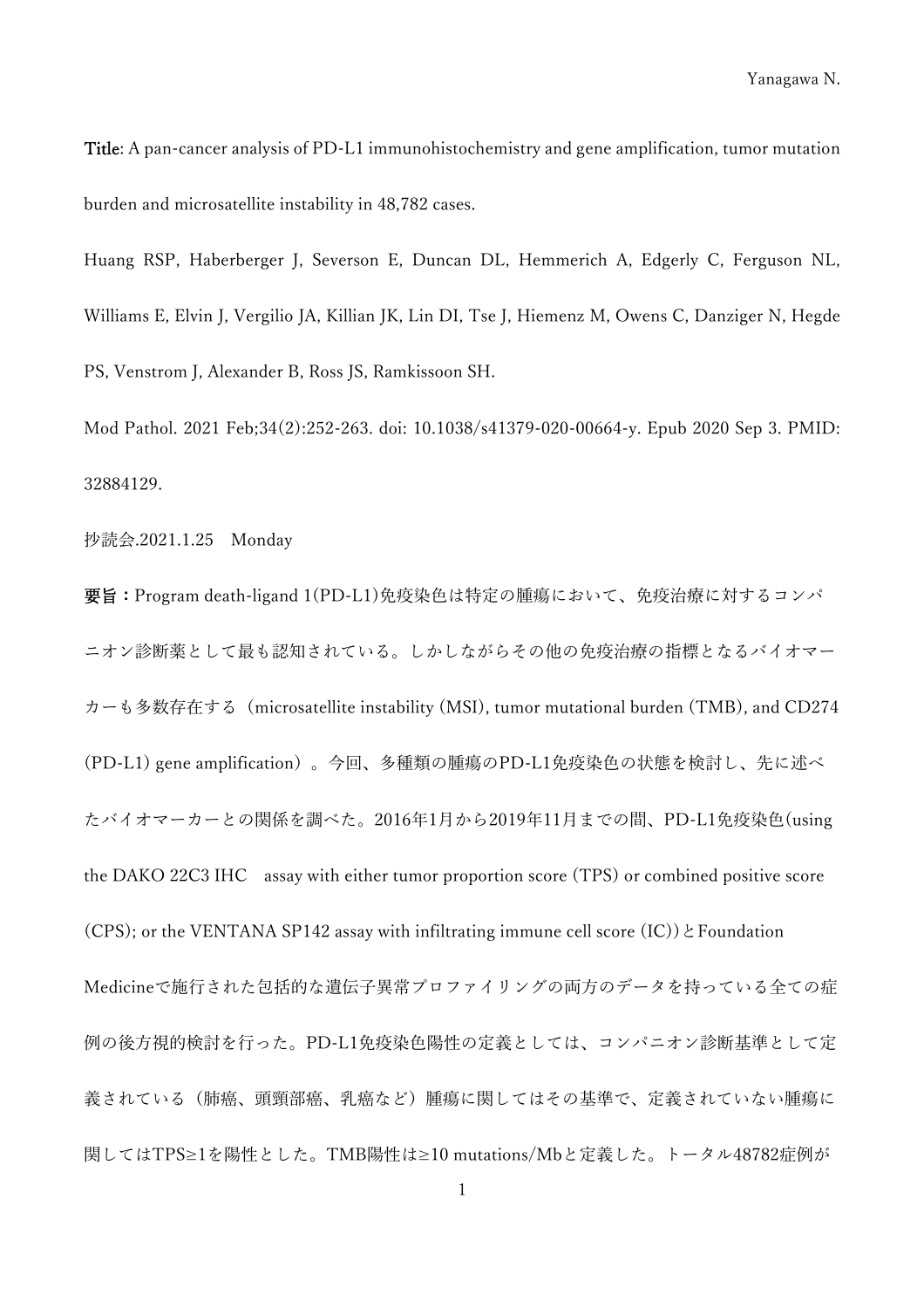## 検討された。



Fig. 1 Examples of a PD-L1 expression in different tumor types using different PD-L1 immunohistochemistry (IHC) assay. a Hematoxylin and Eosin (H&E) stain of a non-small cell lung carcinoma (NSCLC) case with all tumor cells staining in the corresponding. b DAKO 22C3 IHC giving it a tumor proportion score (TPS) of 100. Next are examples of two head and neck squamous cell carcinoma (HNSCC) with different biomarker status based on a tumor proportion score (TPS) cutoff of 1 and combined positive score (CPS) cutoff of 1. c H&E stain of a HNSCC case with no tumor cells but with immune staining in the corresponding. d DAKO 22C3 IHC giving it a negative status with the TPS score (TPS < 1) but positive status with the CPS score (CPS  $\geq 1$ ). e H&E stain of a HNSCC case with no immune cell but with tumor cell staining in the corresponding. f DAKO 22C3 IHC giving it a positive status for both the CPS score (CPS  $\geq 1$ ) and the TPS score (TPS  $\geq$  1). g The last H&E is of a triple negative breast carcinoma case that was stained with a (h) SP142 CDx IHC and shows the immune cells staining with a dark, granular punctate pattern. This case had a tumor-infiltrating immune cell (IC) score  $\geq 1$ , which is considered positive with the SP142 CDx assay for TNBC. All digital images are at  $\times$  200 magnification.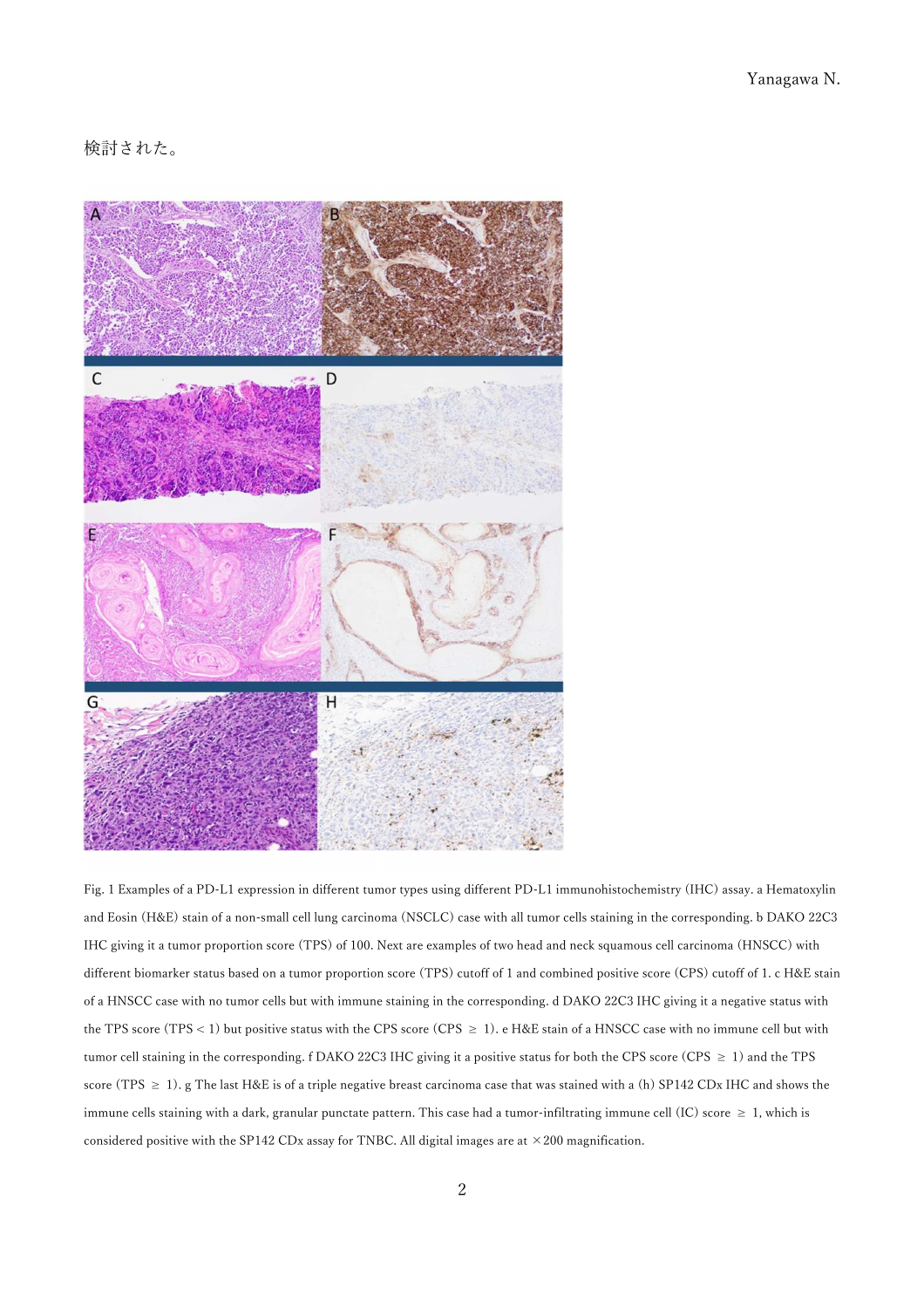### PD-L1 IHC CDx Cut-offs A



#### PD-L1 Exploratory Cut-offs **B**



Fig. 2 Prevalence rates of various tumor types. a Shows all the prevalence rates based on the CDx cutoffs: DAKO 22C3 assay and tumor proportion scoring (TPS) method were used for NSCLC with a TPS cutoff of 1; DAKO 22C3 assay with combined positive scoring (CPS) method were used for gastric or gastroesophageal junction adenocarcinoma, cervical cancer, urothelial carcinoma, head and neck squamous cell carcinoma (HNSCC), and esophageal squamous cell carcinoma with a CDx cutoff of CPS  $\geq 1\%$ , CPS  $\geq 1\%$ , CPS  $\geq 10\%$ , CPS  $\geq$ 1%, and CPS  $\geq$  10%, respectively; and SP142 CDx assay with tumor-infiltrating immune cell (IC) scoring method was used for breast carcinoma cases. b Shows the prevalence of all the tumor types without a CDx cutoff (except for NSCLC which has a CDx). DAKO 22C3 with the TPS scoring method was used for these cases and the results were stratified into a negative (<1%), low positive (1–49%), or high positive (≥50%) category for all the exploratory indications.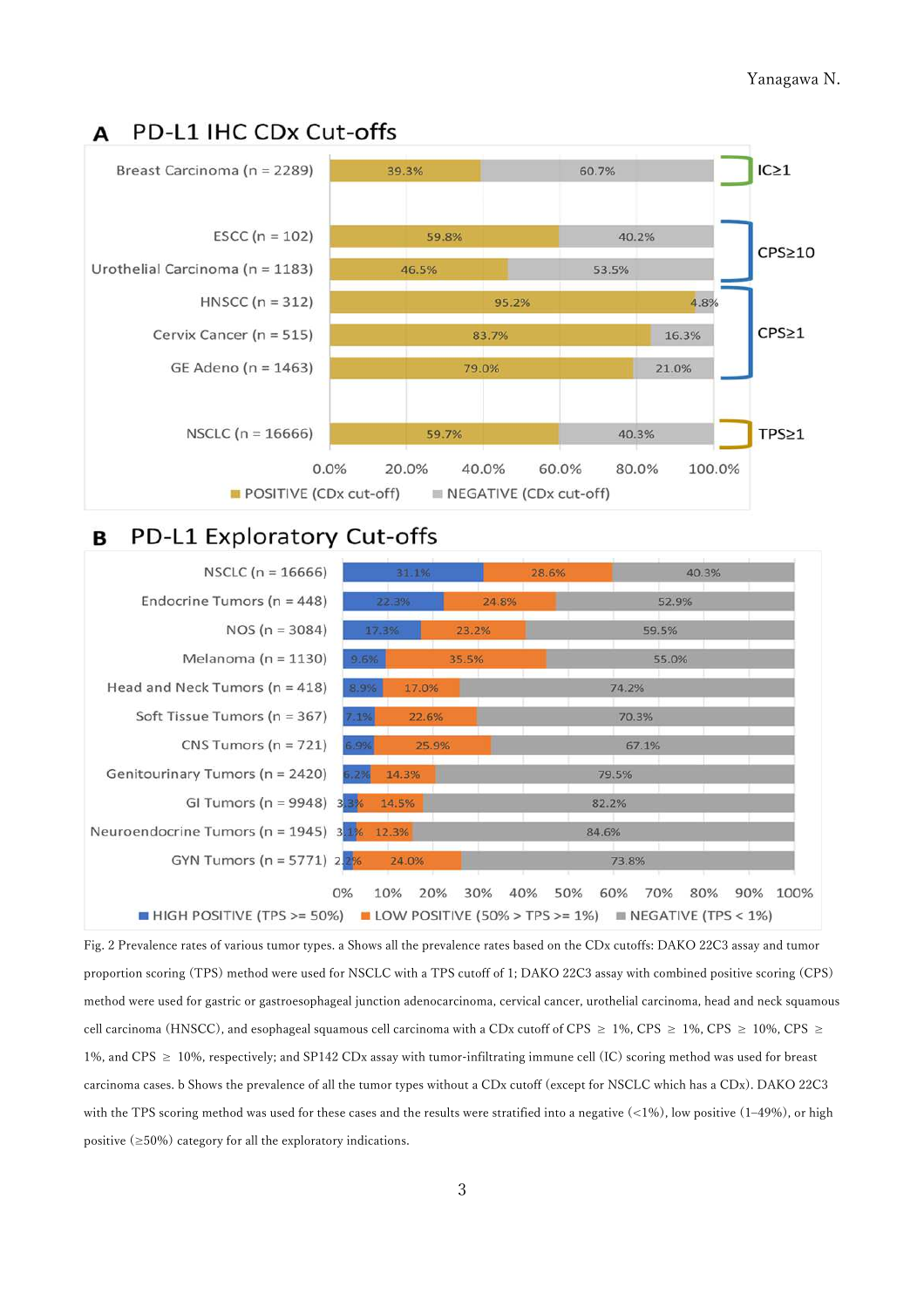### Yanagawa N.



10 mutations/Mb was 21.1% (10273/48,782), and TMB ≥ 20 mutations/Mb was 7.7% (3767/48,782). b Overall, for MSI, 1.9% (925/48,782) were MSI-H, 88.6% (43217/48,782) of cases were MSS, and 9.5% (4640/48,782) were MSI-unknown. c The overall prevalence of CD274 amplification in the pan-tumor cohort is 0.72% (350/48,782).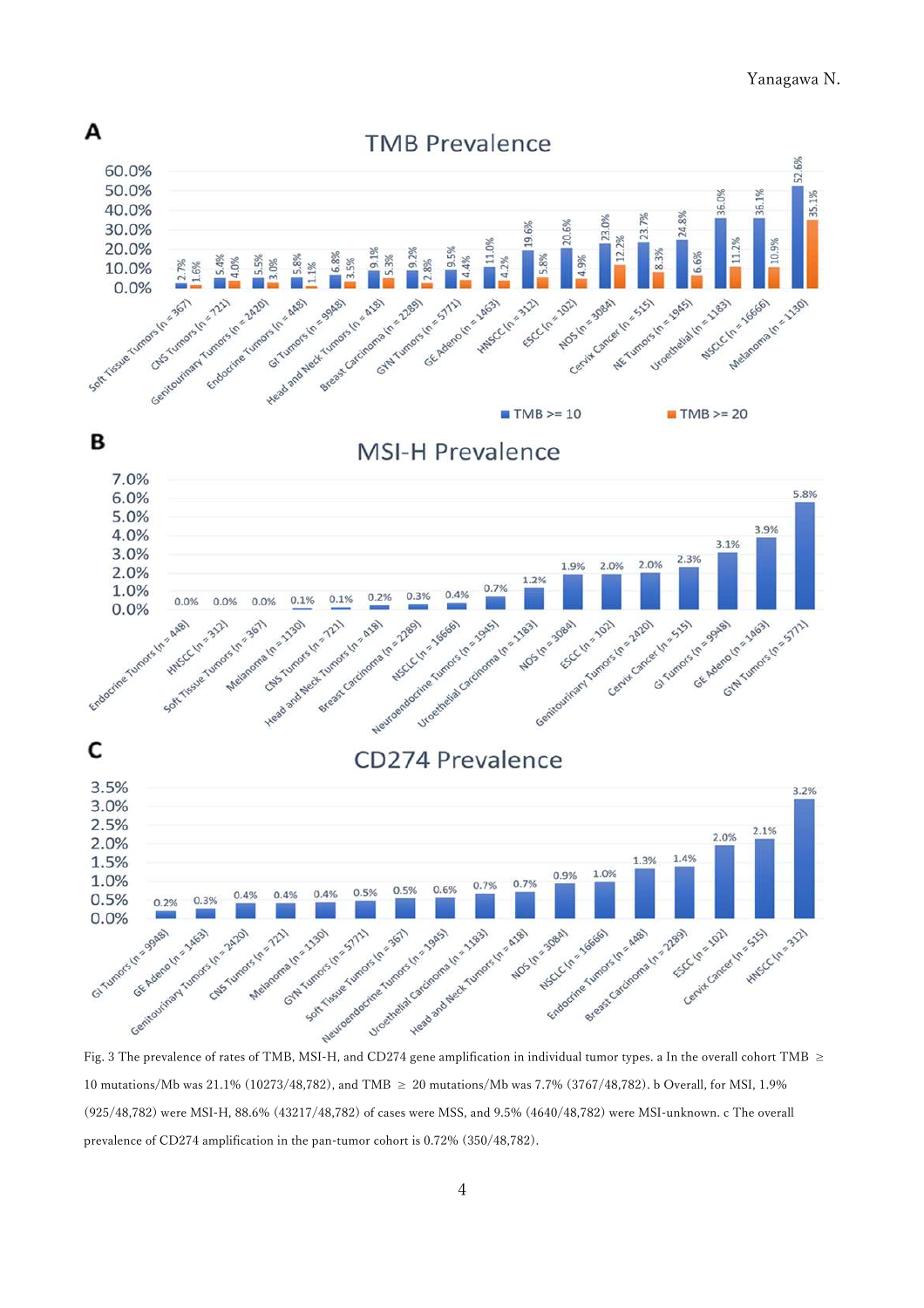

TMB POSITIVE (>= 10) / PD-L1 NEGATIVE TMB NEGATIVE (< 10) / PD-L1 NEGATIVE

PD-L1発現とCD274遺伝子増幅(p<0.001)、MSIとTMB(<0.001)、PD-L1発現とTMB(p<0.001)で 有意差がみられた。次にPD-L1発現とTMBのコンビネーションで各種腫瘍と検討したところ、腫 瘍間で違いが見られた(double positiveはMelanoma, NSCLC, cervixで20%以上)。著者らは今後、 免疫チェックポイント阻害薬が実際に投与された症例の治療効果を確認する必要があり、特にPD-L1+/TMB+であった症例は特に効果があったか調べる必要があると述べている。